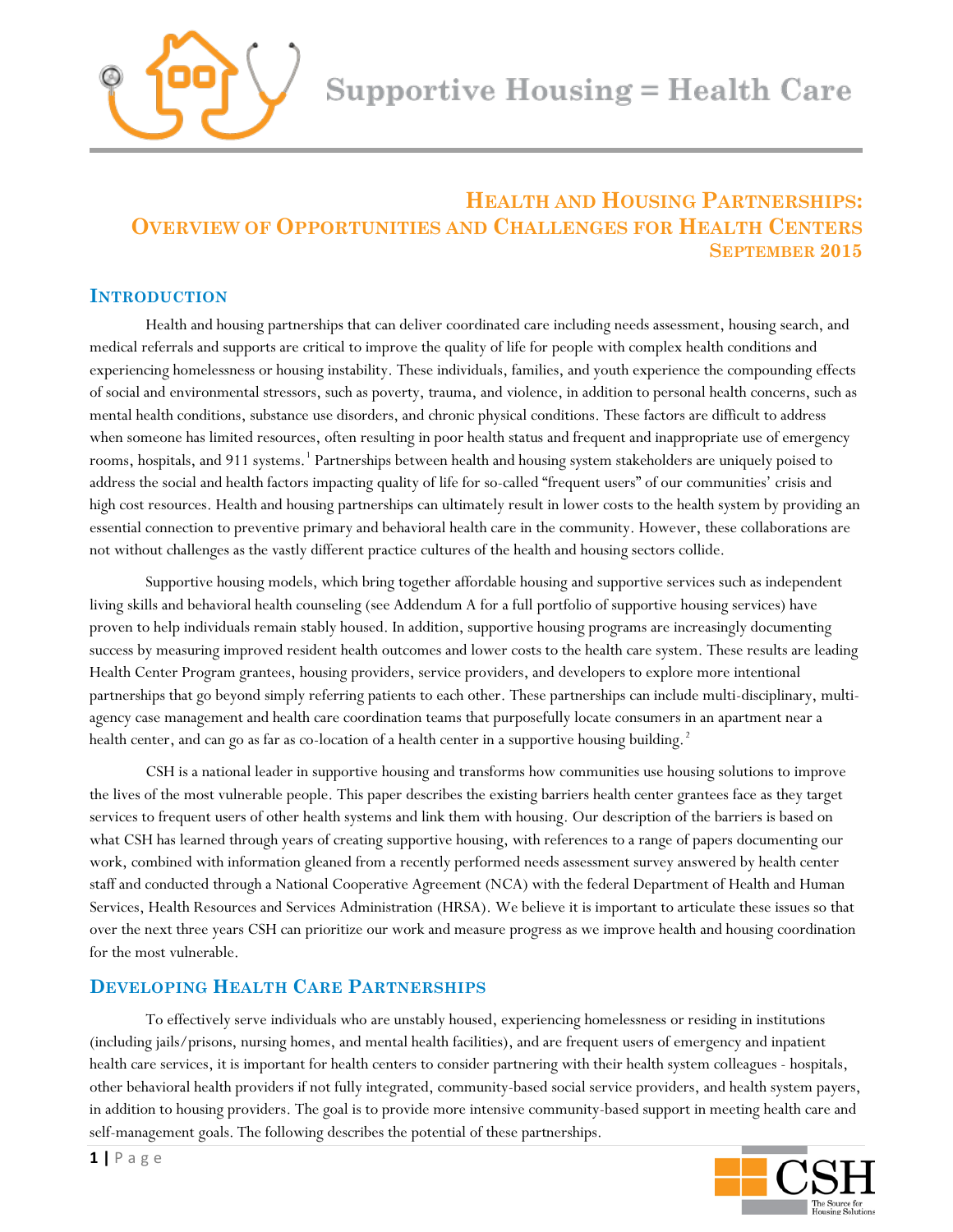Hospital and health center partnerships aim to redirect patients to more appropriate primary care in order to reduce unnecessary utilization of emergency services and inpatient care. A starting point for health centers establishing partnerships with hospitals is to consider fostering stronger communication between them, often siloed medical entities. It can be valuable when differences in the practice culture between health centers and hospitals are navigated and mutual goals identified in order to build a strong working relationship. Additionally, it is key for hospitals and health centers to determine how best to identify patients who are frequent users with housing needs and share information. For example, while ICD codes<sup>[3](#page-9-2)</sup> are available to identify homeless status, research indicates that hospitals are not consistently using this standardized code, [4](#page-9-3),[5,](#page-9-4)[6](#page-9-5) making it difficult to target outreach strategies.

Behavioral and primary health care integration is essential to providing comprehensive care to individuals who have co-occurring conditions. The importance of this integration is particularly true for people experiencing homelessness, cycling in and out of jails/prisons, and those residing in mental health institutional settings. Large percentages of these subpopulations – which often overlap – have either a mental health diagnosis, substance use disorder, or both, frequently coupled with physical health conditions. Partnerships across all levels of the primary and behavioral health care provider networks - funders, community agencies, and individual providers - ensure that people can access the comprehensive care they need, when they need it. Health centers can provide behavioral health services through partnering with behavioral health clinics or they can incorporate behavioral health providers on their staff. In either case, it is important for primary and behavioral care providers to establish clear, collaborative goals that address the "whole person" needs of the patient.<sup>2, [7](#page-9-6)</sup>

Community-based social service organizations, such as homeless service agencies, child welfare, and other case managers, are essential partners for health centers in providing services to frequent users of emergency and crisis care. These providers connect clients to non-medical services such as housing, health care benefits, public assistance, employment, child care, and education programs. Social service providers are able to build relationships with consumers; enabling them to better coordinate services and helping the consumer feel more comfortable seeking health services. In building trust, community-based service providers can get a better view of an individual's needs and seek to connect the individual with additional resources.

Health system payers such as state Medicaid agencies, managed care organizations (MCOs), and health networks have a unique opportunity to support health and housing partnerships. First, payers can help to identify high cost users within their health systems in order to target appropriate interventions.  $^8$  $^8$  In addition, these organizations approve which health and support services are reimbursable and determine payment methodologies. As such, payers can support high impact, innovative interventions such as services in permanent supportive housing by broadening the scope of services eligible for reimbursement and providing payment incentives to providers for meeting quality-based outcomes. Health center leaders can provide important information about the health and housing needs of their patients in order to guide such decisions. Finally, supportive housing and health center stakeholders working together on initiatives aimed to improve access to home and community-based services or adherence to the *Olmstead[9](#page-9-8)* decision ensure linkages are made to better enable people to be successfully integrated into the community.

#### Identified Challenges to Partnership:

- Incompatible data systems: Hospitals, behavioral health providers and health centers often cannot easily share patient data due to technological and/or legal (HIPAA) concerns, which is one of the basic necessities to partnership.
- Few hospitals and health care systems use ICD codes to track housing status making it difficult to identify homeless patients.
- Different practice models: Vulnerable patients often need mobile or in-home care to stay out of expensive emergency rooms and avoid lengthy in-patient hospital or institutional stays. Agencies are experimenting with

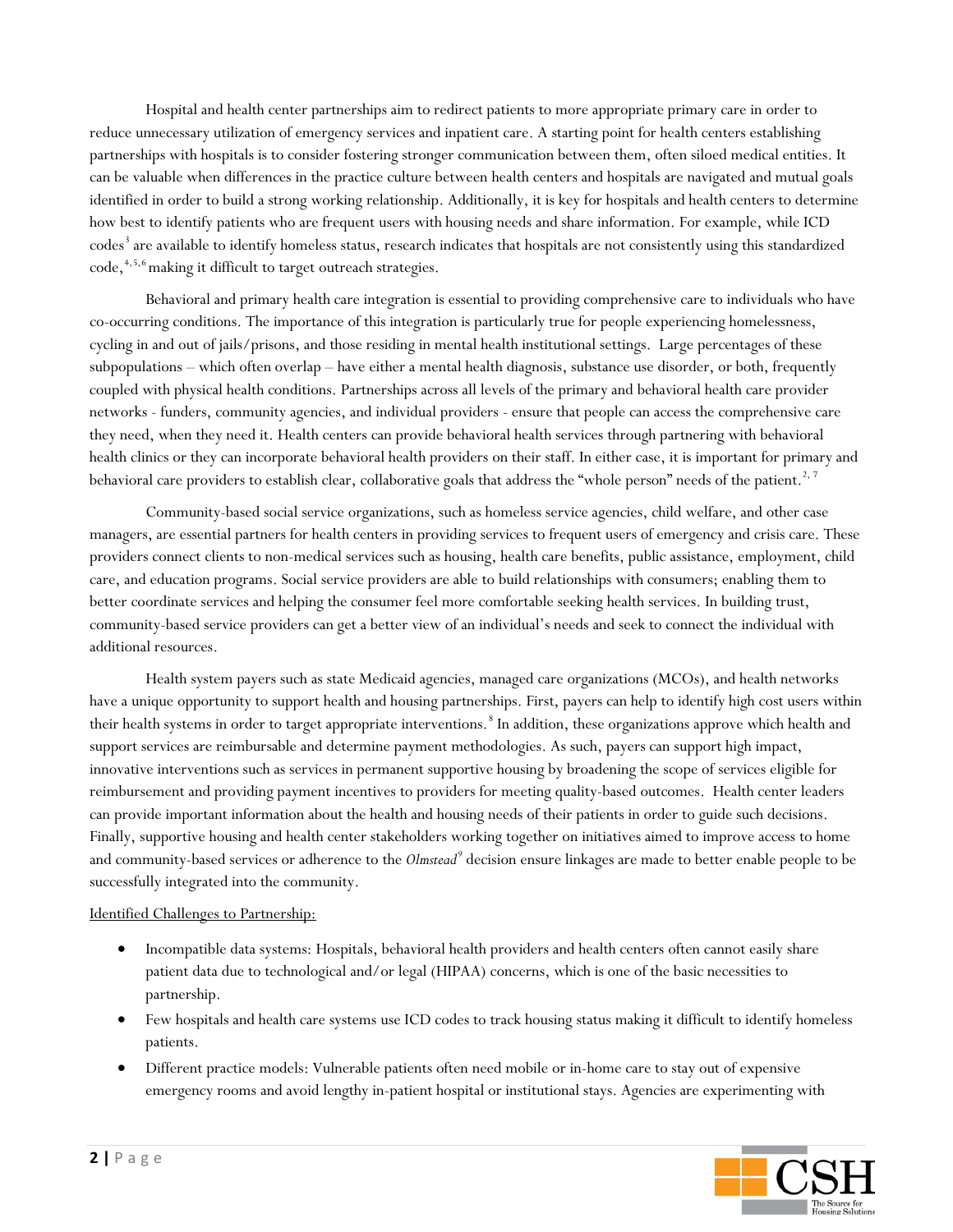alternative practice models – flexible office hours, mobile vans, home visits – to meet patient needs but this requires a shift in regular practice.

- Lack of insurance (Medicaid) eligibility: In states that have not expanded Medicaid many of those with complex conditions do not have health insurance making it difficult for health system partners to find resources to more appropriately treat frequent users.
- Omission from payer decision making: Health center leaders can provide valuable information about the health care needs of vulnerable populations but are not often invited to participate in decision-making discussions with health care payers.

# **SERVICES FINANCING**

Creative use of health center resources, including funding, will support health centers in providing the full range of services needed by people with complex health conditions. The expansion of Medicaid in some states has improved revenue for many providers, yet it does not cover all services or may not adequately cover the cost of flexible, intensive, and often housing-based services. [10](#page-9-9) Also, many traditional supportive housing providers are not Medicaid billing entities and do not have the infrastructure or certifications required to receive direct reimbursement. An effective strategy for health centers which have the expertise in billing Medicaid is to partner with supportive housing providers to deliver Medicaid billable services and allow housing entities to use their resources for non-Medicaid billable services and housing.

Comprehensive supportive housing services are often delivered by multiple entities with separate funding streams. Health centers and supportive housing providers, either working together or separately, frequently find it necessary to braid multiple funding sources such as HRSA and other federal grants, insurance payments, local and state funding, and philanthropic support to cover the cost of these services. Requirements for braided funding can be demanding since providers must report disparate outputs and outcomes for each service funded by each payer.<sup>2,7</sup> Increasing the services that can be reimbursed by insurance, especially Medicaid, can reduce this burden and help stretch local and state funding further.

#### Identified Challenges for Services Financing:

- Medicaid does not cover all supportive housing services: There are limitations on the types of services that providers are able to bill for, such as housing-based services, and eligibility for some services is restricted to consumers with targeted conditions such as serious mental illness or a developmental disability.
- Health center reimbursement restrictions: Health centers face billing challenges when providing care to people living in permanent supportive housing. For example, services provided to residents who live outside of the health center's approved service area not reimbursable. Even when a resident lives within an approved service area, needed services such as case management and nursing care are generally not reimbursable alone.
- Billing structure: For services that are not billable under the Medicaid Prospective Payment System (PPS), health centers may be able to bill through other State Options such as a State Medicaid Behavioral Health Program. These programs may rely on a fee-for-service model, which is not conducive to serving individuals with complex needs. Each service must be billed separately and in 15-minute increments. When a provider serves an individual with multiple concerns, the extra time required to deliver quality care through various service interventions is not accounted for, resulting in an overall lower reimbursement.<sup>2</sup>
- Administrative burden: Multiple funding streams each require different reporting and some are only for specific services or populations.

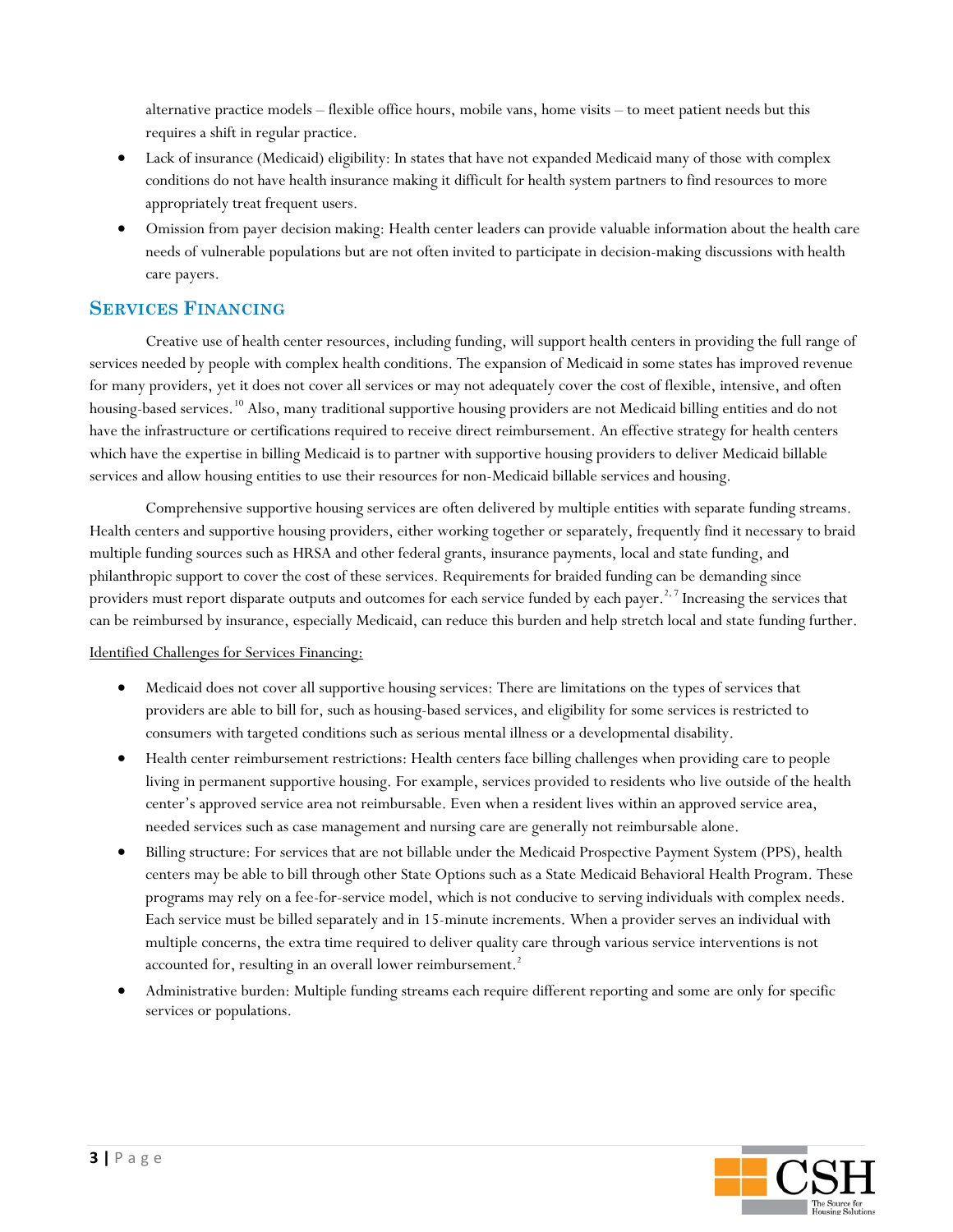# **SERVICE DELIVERY MODELS**

Critical to the delivery of care to the frequent user population is staff that is well-trained to handle and manage a high degree of complexity. Staff must be able to negotiate the range of physical, behavioral, and social challenges that patients present when they seek care at health centers. Skill sets that address high-risk behaviors such as provision of traumainformed care, in addition to motivational interviewing, harm reduction strategies, and de-escalation techniques are critical to serving the frequent user population. Knowledge related to social determinants of health and ability to work collaboratively with other sectors is also an important prerequisite for delivering adequate care. It may take years to establish a strong provider/patient relationship; staff trained in homeless health care may be better equipped to establish rapport with consumers who may be reluctant to engage in care.<sup>2</sup>

Multi-disciplinary teams can be effective in assisting individuals who have a wide-range of physical, behavioral, and social needs. These multi-disciplinary teams leverage resources and staff from multiple agencies and draw upon team members' areas of expertise to provide more comprehensive and holistic care. Additionally, such teams can allow multiple agencies to work from the same care plan with clearly defined roles thus reducing fragmentation and duplication of care. Working as part of a multi-disciplinary, sometimes multi-agency, care team can break down communication silos between health and housing. <sup>2</sup> Providers are still learning what the right mix of staff delivering primary and specialty healthcare is needed for which populations.<sup>2</sup> Many providers prefer a team inclusive of licensed staff in order to bill insurers and increase quality of care but costs may be a concern preventing those highly trained and licensed personnel from engaging in off-site team work. Over time, as clients require less services a team approach may not be needed. As the demand to save money grows, it is important to understand at what point cost reductions compromise care.

Health centers co-located in single-site supportive housing can also be an effective way to provide services to high need consumers, and can reduce the burden of transportation to access health care on residents/patients. Hours of operation and level of staff will vary depending on utilization trends and health center service site (e.g. New Access Point vs. established health center site). Co-located health centers may be open fewer hours and have fewer staff and resources than a stand-alone health center. However, residents are informed of regular hours and encouraged to seek support from health center staff when on-site. Additionally, staff providing care in co-located sites often offer reminders and check in on residents to ensure that their health needs are being met which in turn supports housing stability. Co-located health centers and supportive housing may be created through renovation of existing space or may require new construction.<sup>2</sup> In either case, it is essential that the health facility be constructed in a self-contained space that meets local zoning and building codes, and any state healthcare facility requirements.

Mobile clinics are also used widely with supportive housing to provide a range of primary, behavioral health, and general case management services. Mobile clinics can provide care at multiple locations and are often less expensive than building a co-located health center. A mobile clinic may not have the capacity to provide comprehensive services to the same degree as a stand-alone health center, but is able to reach more people who face barriers to getting to the off-site appointments.

#### Identified Challenges for Services Delivery:

- Funding team-oriented care: Highly trained teams with licensed providers may be cost-prohibitive.
- Determining appropriate level of care: Not all individuals will need the same level and intensity of care. Health centers will need to assess how to deliver the most appropriate level of care to each individual.
- Health center location: To maximize resources, it is important for health centers to continually assess patient needs to determine whether a stand-alone health center, co-located health center/new access point, or mobile clinic are best for the community and what mix is necessary to have the best impact. Additionally, patient engagement with co-located health centers and/or mobile clinics can vary greatly month to month, which requires strategic budget decisions on how to best use deployed resources.

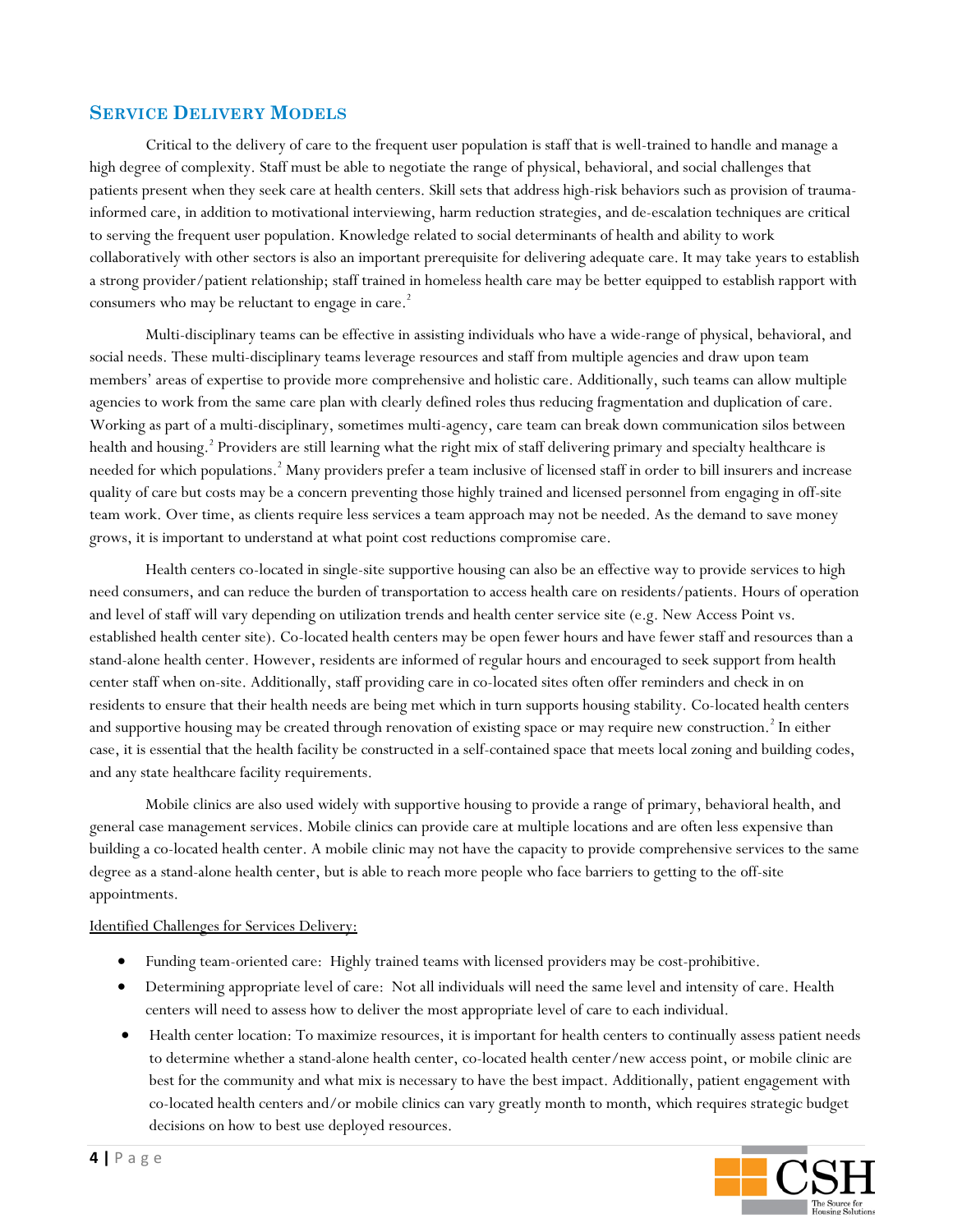## **ENGAGING THE HOUSING SECTOR**

Partnering with housing providers is essential to the long-term health stability of people with complex health conditions and experiencing homelessness or housing instability. When living on the streets, health care is often neglected in order to address more pressing priorities such as getting shelter and food for the day. Once housing is attained, patients can focus on issues that are less immediate or pressing such as keeping appointments, taking and safely storing medications, eating more nutritious food, and making other adjustments to improve their overall health (i.e., smoking cessation or regular counseling).

Collaboration between health care and housing entities is necessary for successful implementation of supportive housing programs aiming to serve this population. The range of potential housing collaboration partners, with access to affordable housing resources, may include non-profit organizations that own and operate supportive housing, public housing authorities with both housing units and rental subsidies, and private multi-family apartment owners working with community service agencies. Health centers can be working with housing providers to help staff understand and effectively respond to patient needs related to their physical or behavioral health. When patients neglect tenant responsibilities and risk losing their housing, it is important that issues are handled collaboratively and housing and health care providers work together to determine the best course of action that will address concerns without resorting to eviction. Strategic approaches to collaboration that physically brings health and housing partners together on a regular basis have worked well. In addition to having a housing case manager participate in care teams, some permanent supportive housing programs station housing case managers next to a co-located clinic so that staff have frequent and regular communication. Alternatively, many health and housing providers schedule weekly team meetings for case conferencing. Such collaborations ensure that health and housing providers work toward mutual goals to better support residents of supportive housing. Moreover, such collaborations can lead to improved programming, helping to shape new policies and eligibility criteria to improve quality and access to supportive housing.<sup>[11](#page-9-10)</sup>

A major challenge to supportive housing initiatives is the shortage of affordable housing. Federal housing subsidy resources (such as Section 8 and public housing) are stagnant. Local housing authorities administer voucher programs and have developed ways to target this limited resource to high need populations such as veterans, families, seniors, and single adults who are deemed most vulnerable as demonstrated through an unified assessment. Also, state and local rental assistance programs are being created to advance local goals such as to end veteran homelessness, house the most vulnerable, target frequent users, and end family homelessness. Health centers have "something to offer" housing authorities (and other housing providers). Linkages to primary and behavioral health care can have a positive impact on housing stability. Health and housing case conferencing to meet the needs of mutual consumers is an efficient allocation of resources for both comprehensive services and housing rent subsidies.

#### Identified Challenges for Housing Access:

• Accessing affordable housing: Many communities have affordable housing deficits and long voucher waiting lists. Based on data contained in a recently released report, *Worst Case Housing Need, 2015 Report to Congress* from the U.S. Department of Housing and Urban Development, "Only 65 affordable units are available per 100 very low-income renters, and only 39 units are available per 100 extremely low-income renters." [12](#page-9-11) Continued attention needs to be focused on forging the relationships that build on the respective expertise of the sectors, without creating unproductive or damaging competition.

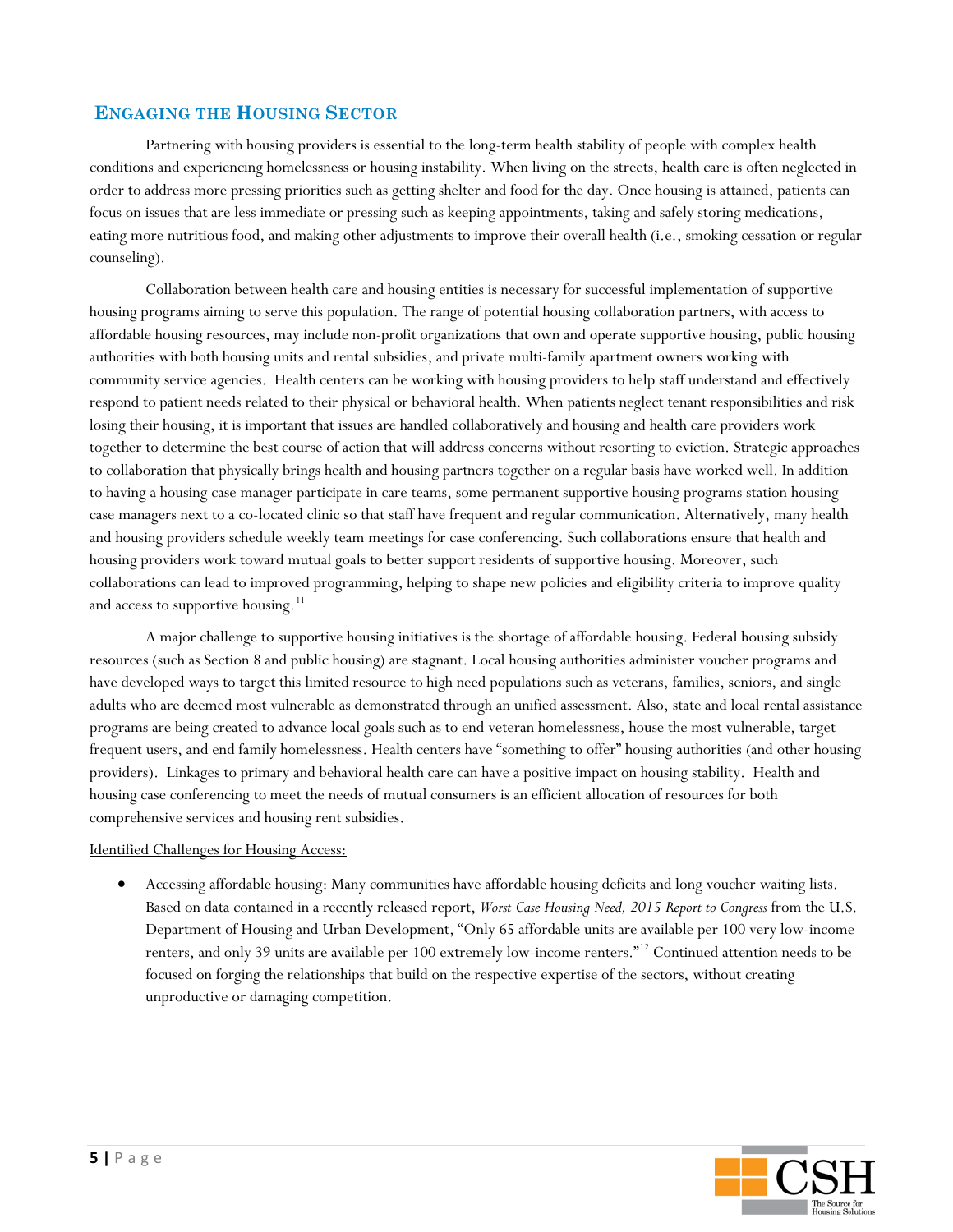# **OTHER KEY CHALLENGES**

There are other obstacles to partnership between the housing and health systems as it relates to serving those who frequently and inappropriately use the health care system. These obstacles include restrictive housing eligibility policies that exclude many high need, high cost populations, limited options for data sharing, confusion related to coordinated entry, and limited capacity to serve the large number of people in need of supportive services.

Often, high need populations face barriers to qualifying for housing such as substance use, corrections involvement, and past evictions. Individuals who have a substance use disorder may have difficulty obtaining housing if sobriety is a criterion and may have past evictions resulting from possession or use of illicit substances. Past evictions and interactions with the justice system create barriers to obtaining housing as individuals may not be able to pass landlord screenings or criminal background checks.<sup>8</sup> Moreover, people who have spent time in a correctional facility often find it difficult to obtain employment and other sources of income, making housing stability more of a challenge.<sup>[13](#page-9-12)</sup> Housing First<sup>[14](#page-9-13)</sup> strategies have been successful at treating substance use disorders and other health concerns that could lead to unstable housing and homelessness.

Currently, data is not easily shared between housing, health care and other system providers. With multiple electronic systems and reporting requirements, in addition to separate billing systems for health and housing providers, there is a need to better coordinate data systems to identify consumers engaged in both housing and health services. In the development and implementation of a coordinated data system, there must be consciousness of HIPAA confidentiality requirements, which often are a barrier to sharing data between multiple systems. $^2$ 

Another key challenge is the HUD-mandated coordinated housing access or entry systems developed among the local homeless providers.<sup>[15](#page-9-14)</sup> The goal of coordinated access is to help all safety net providers understand local housing availability and streamline the process for accessing housing units. Communities are performing uniform assessments to make sure the most vulnerable are first to access supportive housing and other housing models. While this coordinated assessment helps create a more formal and prioritized system, it can be confusing for those outside the traditional homeless system to understand how to get their clients access to housing. Other systems such as re-entry programs for ex-offenders and those leaving institutional care (nursing homes, group living residences, and schools for those with developmental disabilities) may also need access to supportive housing but may not be tied into coordinated entry initiatives.

Finally, overall there is a provider capacity gap. Even in states that have expanded Medicaid eligibility, many individuals experiencing homelessness or housing instability now have access to insurance coverage and providers have seen a corresponding increase in the number of individuals enrolled in Medicaid. While this has resulted in many health centers reporting increased revenue, the increased coverage has led to some limited capacity and availability of providers, resulting in issues accessing services. <sup>[16](#page-9-15)</sup> As high cost systems (such as hospitals, institutional care, and jails) seek to redirect their clients to community-based supports, these capacity issues could be further exacerbated.

## **CONCLUSION**

Partnering with other entities can be challenging for health centers. As discussed above, the challenges involve greater need for systemic coordination, limited resources, complex billing structures to cover the comprehensive health care and supportive service delivery costs, and gaps in community capacity to meet the affordable housing needs of both the general population and especially the target population of "frequent users." Braiding of resources to cover the costs of comprehensive health care and supportive service costs creates high administrative burden on health centers and other providers to address the reporting requirements of each funding stream. And certainly, in states that have not expanded Medicaid, many "frequent users" remain uninsured, which further exacerbates the effort to identify resources to provide appropriate care.

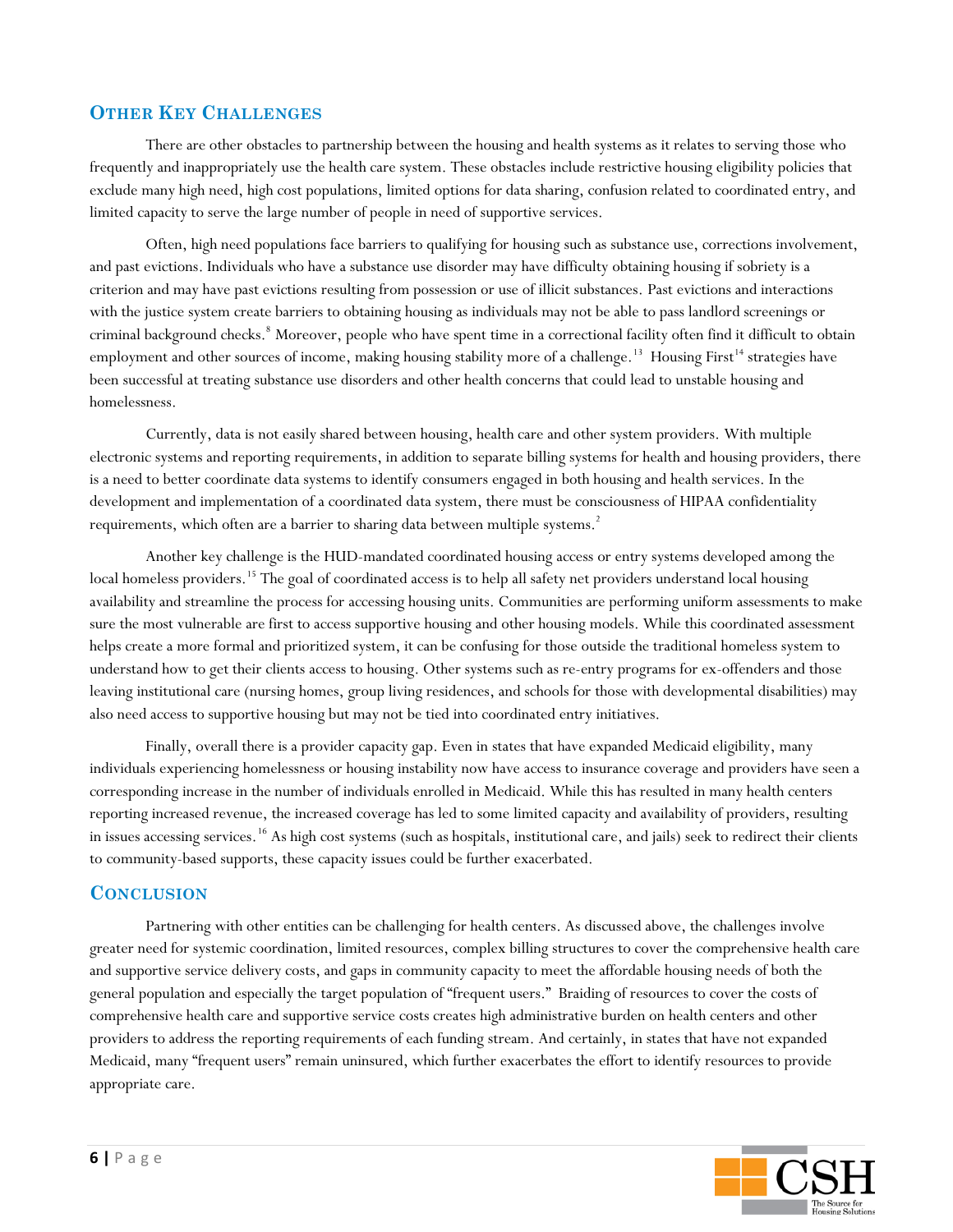While these challenges are complex, they are not insurmountable. CSH is actively working to address these challenges by providing technical assistance and training to health centers to help them improve services and housing coordination for "frequent users" through a three year cooperative agreement with the Health Resources and Services Administration. As part of this effort, CSH shares best practices and assists in the development of new solutions to these challenges. CSH sees the importance for extensive collaboration between HUD and HHS that can help meet the needs of vulnerable individuals and families. Current CSH initiatives have demonstrated effective ways to share data between health and housing providers to target resources, as well as yielding lessons learned regarding collecting health outcome information in housing settings. The core tenet of CSH's cooperative agreement to provide technical assistance for health centers is to advance innovative solutions that have been developed by states and communities tackling these issues.

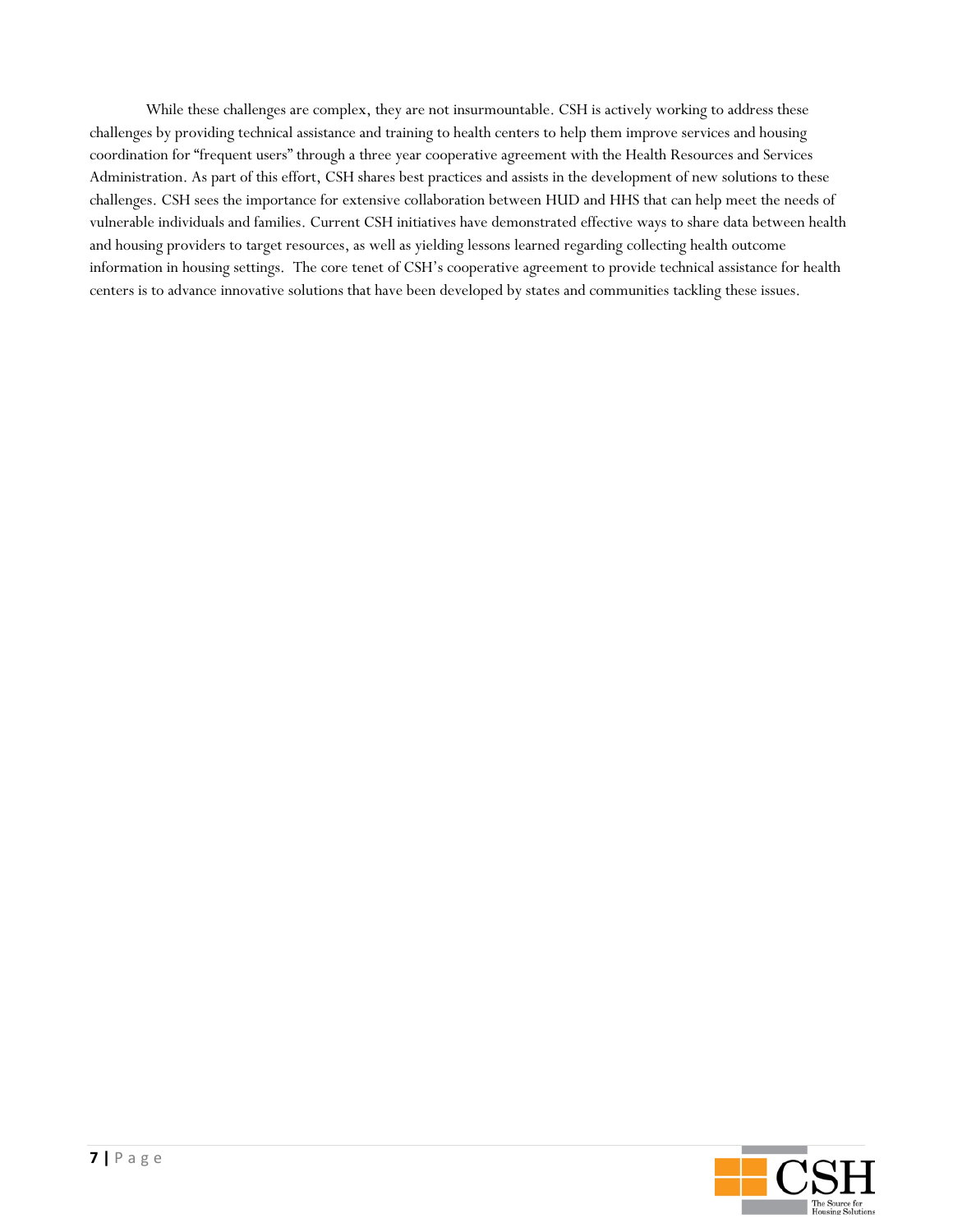#### **Acknowledgements**

CSH would like to thank our partners at National Health Care for the Homeless Council, Lauryn Berner and Sabrina Edgington, for their assistance in creating this national surveillance. We also would like to thank the Health Services and Resources Administration for supporting our efforts through a National Cooperative Agreement to connect health centers to supportive housing to better serve unstably housed, vulnerable frequent users of crisis health care services.

#### **Contact Information**

For more information on CSH's HRSA Training and Technical Assistance Program, please visi[t www.csh.org/hrsata,](http://www.csh.org/hrsata) or email [CSHHRSA@csh.org.](mailto:CSHHRSA@csh.org)

#### **HRSA Disclaimer**

This project was supported by the Health Resources and Services Administration (HRSA) of the U.S. Department of Health and Human Services (HHS) under cooperative agreement number # U30CS26935, Training and Technical Assistance National Cooperative Agreement (NCA) for \$325,000 with 0% of the total NCA project financed with non-federal sources, if any. This information or content and conclusions are those of the author and should not be construed as the official position or policy of, nor should any endorsements be inferred by HRSA, HHS or the U.S. Government.

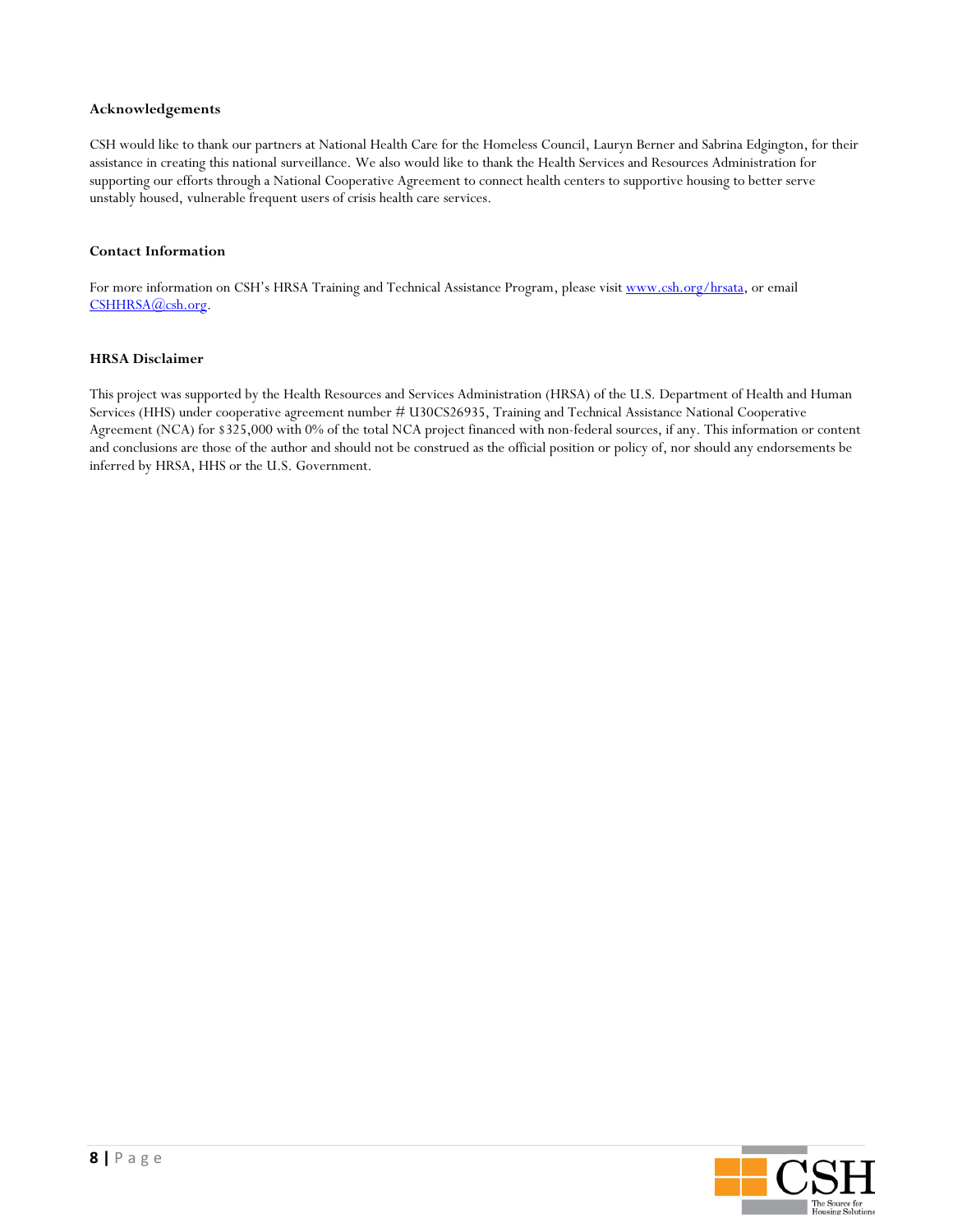# **Addendum A**

# **Contract Contract CSH**

# **SUPPORTIVE HOUSING SERVICES - 2015**

 $\overline{\mathbf{u}}$ 

| <b>Housing-Based Services and Supports for Residents</b> |                |                                                        |   |                                                            |
|----------------------------------------------------------|----------------|--------------------------------------------------------|---|------------------------------------------------------------|
| ٠                                                        |                | <b>Assessment</b>                                      |   | New tenant orientation/move-in assistance                  |
|                                                          | O              | Services intake                                        |   | Finding housing<br>$\circ$                                 |
|                                                          | O              | Assessment-identifying client need                     |   | Applying for housing<br>O                                  |
|                                                          | O              | Gathering documents for eligibility determination      |   | Landlord advocacy<br>O                                     |
|                                                          | $\circ$        | Arranging for further testing and evaluation           |   | Securing household supplies, furniture<br>$\circ$          |
|                                                          | O              | Conducting reassessments                               |   | Tenancy supports<br>O                                      |
|                                                          | O              | Documenting assessment activities                      |   | Eviction prevention<br>O                                   |
| п                                                        |                | Service Plan Development                               |   | Outreach and in-reach services                             |
|                                                          | O              | Service Plan Development with client                   |   | Identifying and engaging with un-served, under-served<br>O |
|                                                          | $\circ$        | Writing service plan                                   |   | individuals, and poorly-served individuals                 |
|                                                          | $\circ$        | Determining who should provide services                |   | Connecting individuals with mainstream services<br>$\circ$ |
|                                                          | $\circ$        | Obtaining signatures                                   |   | Independent living skills training                         |
|                                                          | $\circ$        | Update and review service plan                         |   | Nutrition education<br>O                                   |
|                                                          | O              | Documenting service plan development                   |   | Cooking/meal prep<br>O                                     |
| ٠                                                        |                | Referral, Monitoring, Follow-up                        |   | Personal hygiene and self-care<br>$\circ$                  |
|                                                          | O              | Referrals to other ancillary services                  |   | Housekeeping<br>O                                          |
|                                                          | O              | Referral and related activities                        |   | Apartment safety<br>O                                      |
|                                                          | O              | Assist in connecting to services                       |   | Using public transportation<br>O                           |
|                                                          | $\circ$        | Coordination of services identified in service plan    |   | Job Skills training/education                              |
|                                                          | $\circ$        | Monitoring and evaluation                              |   | School connections<br>$\circ$                              |
|                                                          | $\circ$        | Documenting referral, monitoring and follow-up         |   | Access to Social Support<br>O                              |
|                                                          | $\circ$        | Personal advocacy                                      |   | Truancy intervention<br>O                                  |
| п                                                        |                | Medication management/monitoring                       |   | Access to academic support<br>O                            |
|                                                          | $\circ$        | Harm Reduction strategies                              |   | Opportunities/access to GED, post-secondary training<br>O  |
|                                                          | O              | Substance abuse counseling                             |   | Supported employment<br>$\circ$                            |
|                                                          | $\circ$        | Peer counseling, mentoring                             |   | Childcare (connect people to resources)<br>O               |
|                                                          | $\circ$        | Education about mental illness                         | ш | <b>Domestic Violence intervention</b>                      |
|                                                          | O              | Psychotropic medication education                      |   | <b>Domestic Abuse Services</b><br>$\circ$                  |
|                                                          | O              | Recovery readiness                                     |   | Crisis planning, intervention<br>O                         |
|                                                          | $\circ$        | Relapse prevention                                     |   | Child Protection assessment, follow-up<br>O                |
| ٠                                                        |                | Routine medical supports, medication                   |   | Referral to Legal Advocacy<br>O                            |
|                                                          |                | management, vision, dental, HIV/AIDS services          |   | Training in personal and household safety<br>O             |
|                                                          | O              | Medication set-up                                      |   | Crisis intervention-clinic based or mobile crisis<br>O     |
|                                                          | $\circ$        | Medication coordination                                | п | Support groups Self-determination/Life satisfaction        |
|                                                          | O              | HIV/AIDS/STD education                                 |   | Grief counseling<br>O                                      |
|                                                          | O              | End of life planning                                   |   | Development of recovery plans<br>O                         |
| п                                                        |                | Entitlement assistance/benefits counseling             |   | Group therapy<br>O                                         |
|                                                          | O              | Entitlement and benefits counseling                    |   | $\circ$<br>Recreation                                      |
|                                                          | O              | Application for income and food assistance             |   | Social Support<br>O                                        |
|                                                          | $\circ$        | Application for health benefits, including Medical     |   | Community involvement/integration<br>O                     |
|                                                          |                | Assistance and specific programs funded through        |   | Parenting supports and mentoring<br>O                      |
|                                                          |                | Medical Assistance                                     |   | Peer monitoring/support<br>O                               |
|                                                          | $\circ$        | Referral to legal advocacy and assistance with appeals |   | Conflict resolution/mediation training<br>O                |
|                                                          | $\circ$        | Budgeting and financial education                      | ٠ | <b>Respite Care</b>                                        |
|                                                          | Transportation |                                                        | ٠ | Individual counseling                                      |
|                                                          | O              | Transportation - non-medical                           | ٠ |                                                            |
|                                                          |                |                                                        |   | Discharge planning                                         |
|                                                          | O              | Care manager accompaniment on appointments             |   | Reengagement                                               |